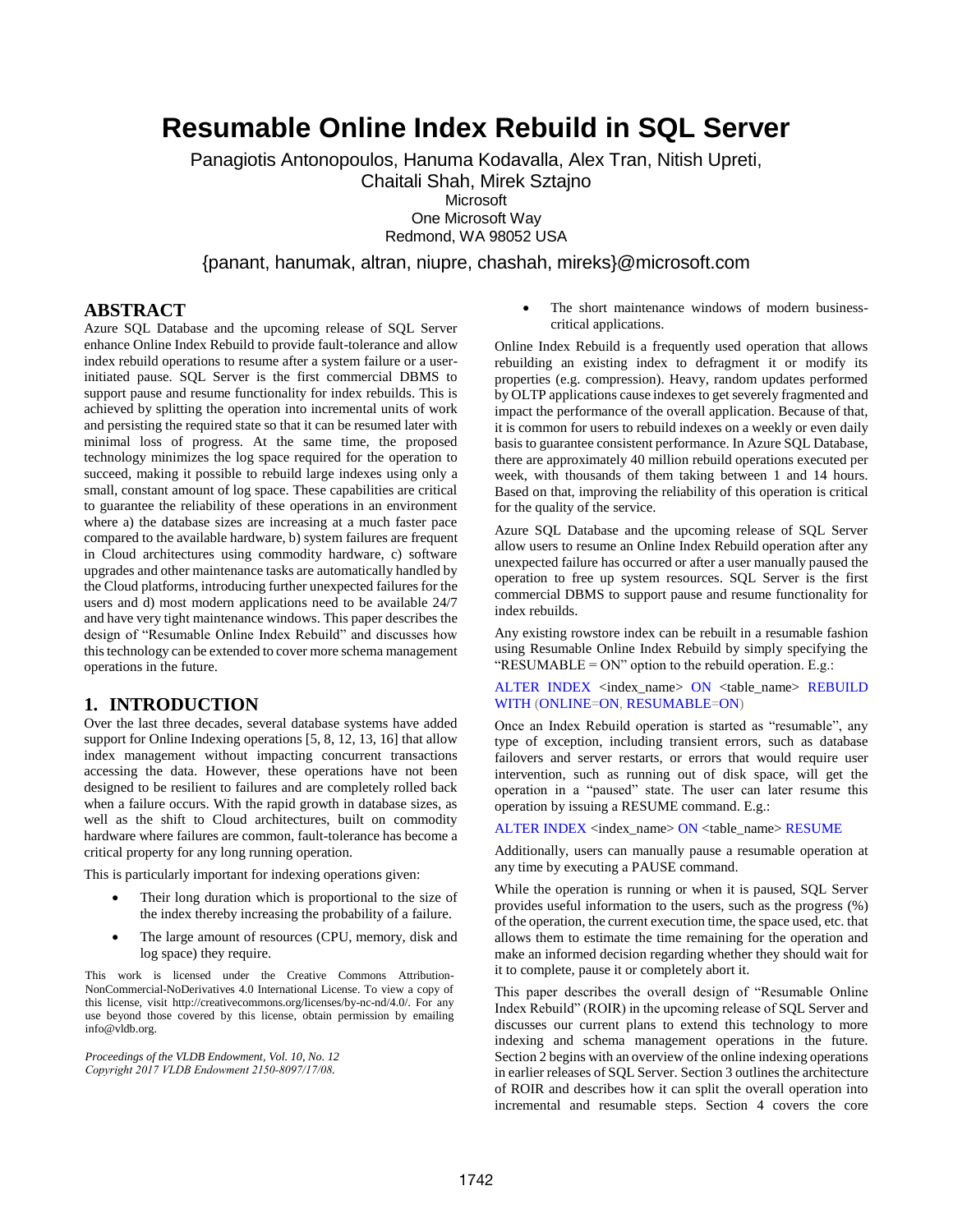indexing algorithm and describes how the state of each row is maintained to handle concurrent updates. Some performance results are presented in Section 5. Section 6 concludes with our plans to extend this technology to more operations and other types of indexes.

## **2. BACKGROUND ON SQL SERVER**

This section provides a summary of the design of online indexing operations in the earlier releases of SQL Server which is required to better understand the architecture and design choices behind the ROIR technology. More detailed information can be found in the white paper on the initial implementation in SQL Server 2005 [8] and the public product documentation [9].

### **2.1 Overview**

At a high level, SQL Server's Online Indexing technology is a variation of the "No Side-File" (NSF) algorithm described by Mohan and Narang [10]. The operation begins by creating a new empty index (B<sup>+</sup>-Tree) with the appropriate key columns and new properties. Then, the Index Builder process starts in the background by scanning the existing data and inserting it into the new index, sorting, if necessary, on the new index key columns to achieve improved performance and reduce fragmentation. Any concurrent updates to the table must maintain both the existing and the new index in order to guarantee that the new index is always updated with the most current data. On the other side, queries continue using only the existing indexes and are not affected by the new index until the operation completes (see Figure 1). Once the index build process has completed, we update the table metadata to point to the new index and, if this is an index rebuild operation, the old index is dropped.



**Figure 1. DML operations and Index Builder while an online index operation is running.**

### **2.2 Terminology**

In this paper, we will use *"source index"* to refer to the existing index that is used by the Index Builder to scan the data and *"new index*" to refer to the new index being constructed. We assume that each row in the index can be uniquely identified by its values for the key columns of the index.

### **2.3 Index Build Phases**

As described in Section 2.1, the Online Index Build process is logically split into three distinct phases:

### *2.3.1 Preparation Phase*

During this initial phase, the index build process creates the new empty index and associates it with the existing table so that DML operations can start updating it going forward. This phase drains any existing updates to the table by acquiring a Shared (S) lock on the table to update its metadata and force any future updates to recompile and start maintaining the new index. Even though this phase drains all updates to the table, it is only updating the metadata of the table and should complete almost immediately. The S lock is released as soon as this phase completes.

### *2.3.2 Build Phase*

This is the main phase of the index build process which scans the source index, sorts the data (if necessary) and finally inserts it into the new index. During this phase all updates are allowed to the table and they need to maintain both the existing indexes, as well as the new index. It is important to note that all updates to the new index, by both the Index Builder and concurrent DML operations, perform full index maintenance and therefore guarantee the B-Tree stability at all times. SELECT queries only use the existing indexes since the new index is not yet fully populated. The duration of this phase is proportional to the size of the index since it needs to scan all rows and copy them to the new index.

### *2.3.3 Final Phase*

Once the new index has been fully built, the index build process acquires an Exclusive  $(X)$  lock on the table to drain any table access, updates the metadata of the table to point to the new index and drops the existing index if it is no longer needed (for example for index rebuild). As part of the metadata update, all query plans are invalidated so that all future access to the table will only use the new index. This indicates the end of the operation. Even though the final phase requires exclusive access to the table, this phase only updates the metadata of the table and should complete almost immediately.

### **2.4 Concurrency**

The algorithm described in the previous section explains how the Index Builder and concurrent DML activity operate, but doesn't address race conditions between these two independent entities that can result in them finding a row in an unexpected state while the index operation is running. These cases are described in detail in [10], but we will also briefly describe them here for reference since they are important for presenting the algorithms of this paper:

- a) A delete operation might delete a row that has already been read by the Index Builder, but before it has been inserted into the new index. In this case, the delete would fail to locate the row in the new index and simply ignore it. Then, the Index Builder would re-insert the row it has read, therefore corrupting the new index.
- b) An insert operation will insert a new row to both the source and the new index. When the Index Builder visits this row, it will attempt to copy it to the new index as well. In this case, one of the two operations, depending on their ordering, will hit a duplicate key error since the row already exists.
- Given that concurrent DML operations might rollback at any time, the index build process must guarantee that, by the end of the operation, the new index only contains committed data.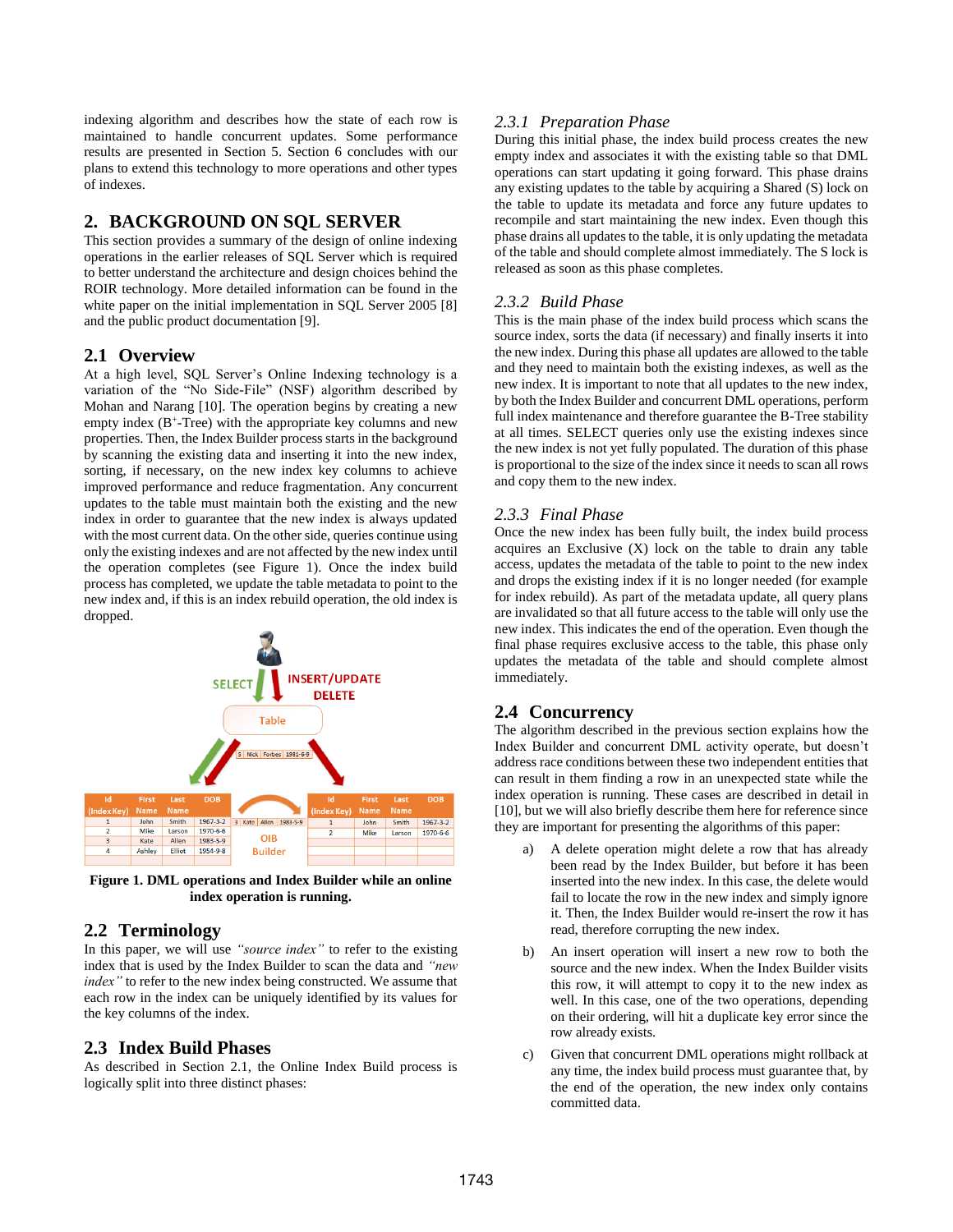SQL Server's Online Indexing algorithm uses a different mechanism than the NSF solution to address these issues:

- Instead of using special locking and logging techniques, as presented in [10], to guarantee that the new index only contains committed data, SQL Server's Index Builder uses a snapshot scan to read a consistent version of committed data as of the time the operation started. This simplifies reasoning about the version of the data that the Index Builder read but also improves concurrency since the Index Builder doesn't need to acquire locks. On the other hand, all row modifications to the new index, by both the Index Builder and any concurrent DML operations, acquire exclusive row locks to make sure that updates to the same row are synchronized and all state transitions for this row are transactional. To improve concurrency, the Index Builder copies the rows from the source to the new index in batches, committing the corresponding transactions to release all locks.
- In order to address the delete problem (see (a) above), SQL Server uses a special row state called "delete antimatter" (similar to the pseudo-deletes of [10]): when a delete operation does not find the corresponding row in the new index, it will insert a row with the same key and the "delete anti-matter" state set. When the Index Builder attempts to insert a row to the new index and finds the same row in this special state, it will remove this "stub" from the new index. Given that the Index Builder uses a snapshot scan, it is guaranteed to read all the rows as of the time the indexing operation started and, therefore, remove all rows marked as "delete anti-matter" by the time the operation finishes.
- Given that the Index Builder uses a snapshot scan, it will never see any new rows inserted by concurrent Inserts. However, an Update of an existing row will also insert the updated row to the new index and when the Index Builder attempts to insert the original row there it will fail since the row already exists. This leads back to the duplicate insert problem (b). To address this, SQL Server uses a mechanism similar to the one described in [10], where the Index Builder will ignore the duplicate row. The difference, however, is that SQL Server uses an additional "insert anti-matter" state that allows the Index Builder to distinguish between false duplicates, introduced by concurrent DML operations updating existing rows of the index, and real duplicates which indicate a violation of the uniqueness of the index. This capability is particularly important to support unique index creation, where the Index Builder needs to validate the uniqueness of the new index as it is being built. The "insert anti-matter" state is used whenever an insert occurs on top of a row that was earlier marked as "delete anti-matter" to indicate that this row already existed when the index build operation started and, therefore, can be safely ignored. Updates are also treated as a delete followed by an insert and will also introduce an "insert anti-matter". New row insertions, on the other side, will insert regular rows, not marked as "insert anti-matter". When the index builder tries to insert a row to the new index and finds a row in this state, it will clear up the state, converting it into a regular row. If it sees a regular row, it means that there is a unique key violation and the

operation will fail. Since the "insert anti-matter" state is only used for rows that existed when the operation started, the Index Builder is guaranteed to process all of them and eventually clear up this state from all rows.

Figure 2 illustrates the state machine for the state of each row during an Online Index Build operation. One invariant that the algorithm maintains is that at the end of the operation we should not have any rows in the delete or insert "anti-matter" state.



**Figure 2. SQL Server's Online Index Build row state machine.**

### **3. RESUMABLE ONLINE INDEX REBUILD**

Azure SQL Database and the upcoming release of SQL Server introduce Resumable Online Index Rebuild (ROIR) that provides fault-tolerance and allows users to resume these long running operations after a failure or after a user-initiated pause. It is important to note that the operations can be resumed after any system failure, including cases where the database has failed over to a different replica. Additionally, the underlying tables are fully available while these operations are "paused", without consuming any additional resources (memory, temporary space, etc.) other than the data space that is occupied by the partially built index.

ROIR leverages the existing infrastructure for SQL Server's Online Indexing operations, described in Section 2, extending it to allow the operation to resume after any type of failure where all in memory state will be lost abruptly.

The main idea behind making these long running operations resumable is to:

- Split the overall operation into incremental units of work so that each unit can be completed within a small amount of time.
- Periodically commit the progress of the operation, using internal transactions, to harden the work completed so far.
- Persist the state that is required for the operation to resume from this point in case of failure.

This logic must be applied to each step of the operation to make the overall process resumable. Given that our goal is to provide resumability even in catastrophic scenarios (e.g. loss of power), the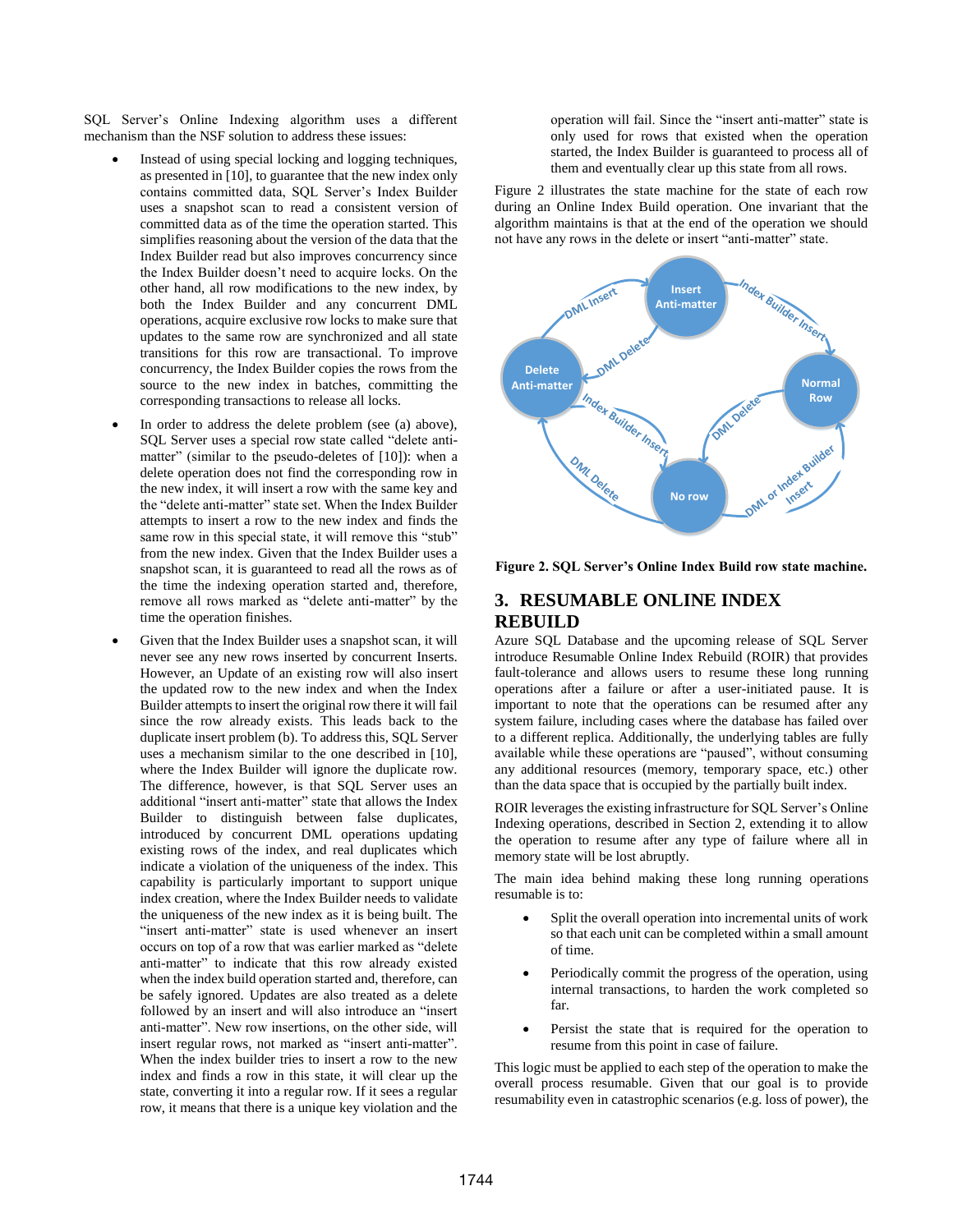required state needs to be persisted to disk and replicated to any replicas of the database.

In the following sections, we describe how the various operations have been modified for the purposes of our design.

# **3.1 The Rebuild Operation**

For simplicity, we will first describe the design of the index rebuild operation in the absence of concurrent DML operations that might be updating the content of the original index.

For the purposes of ROIR, the three phases of the Online Indexing infrastructure, described in Section 2.3, now occur in separate transactions so that they can commit their work independently. Additionally, when we transition from one phase to the next, we persist this state transition in one of SQL Server's system tables so that the operation can identify the phase it needs to resume from. The state transition is persisted in the same transaction as all the other operations of the current phase we just executed so that they are atomic. Finally, the Preparation phase is extended for ROIR to persist all the required metadata for the operation (index options, etc.) so that the system is aware of the operation and can use the correct information to resume after a failure.

Since the Preparation and the Final phases only involve metadata modifications and should be extremely short, each of these phases can be considered a single unit of work, occurring in a single transaction. On the other hand, the duration of the Build phase is proportional to the size of the index and must be separated into small, incremental units that will allow us to resume at a much smaller granularity.

| $T-SQL$                    |                                    |                           |            |                          |
|----------------------------|------------------------------------|---------------------------|------------|--------------------------|
| <b>INSERT</b><br>Cost: 0.9 | Online Index Insert (NonClustered) |                           |            | Index Scan (NonClustered |
|                            | [Customers]. [LastNameIdx]         | [Customers]. [LastNameIdx |            |                          |
|                            | Cost: 89 &                         |                           | Cost: 11.3 |                          |

#### **Figure 3. Sample query plan of an Index Rebuild operation. The "Online Index Insert" operator is inserting the data to the new index over a simple "Index Scan".**

The Build phase involves scanning the table and inserting the corresponding data into the new index. Generally, the data might need to be sorted before the insertion, for example when creating a new index with different keys, but for the purposes of index rebuild, we can safely assume that there is an existing index (the one that is being rebuilt) that already provides the correct ordering and, therefore, no sorting should be required. Internally, the build process is accomplished by issuing an INSERT…SELECT query that is compiled and executed similar to regular, user queries, but has additional context indicating it is targeting an index build operation. Figure 3 demonstrates a serial execution plan for this query. For the rest of this section, we will assume serial execution of the index build process.

Based on the query plan of Figure 3, we can simply split the Build phase into smaller units of work by reading batches of N rows at a time and inserting them into the new index in a separate transaction that will be committed to persist our progress. This guarantees that we will never lose more than a single batch (N rows) in case of a failure, but we still need a mechanism that will allow us to resume from the last batch we processed and avoid duplicate work. For this purpose, we will use an ordered scan on the source index to guarantee that the data is retrieved in a deterministic order and use the key of the last row inserted, essentially a "high watermark", in order to determine the range of rows that have already been processed. When the operation resumes after a failure, this key will

be used to position a new (ordered) scan starting from the row that is right after the last row we processed in the previous execution, therefore resuming the operation without duplicating any work. Figure 4 provides an example of this process.



#### **Figure 4. Tracking progress at batch boundaries and resuming.**

The key of the last row processed will be persisted in the system tables for durability and only needs to be updated when committing the batch we are currently processing, since any failure before this point would anyways force us to start from the beginning of this batch. It is important that all insertions to the new index as well as the "watermark" update occur in the same transaction as we need these operations to be atomic for correctness. All this logic is internally applied by the "Online Index Insert" operator (see Figure 3) that was extended for the purposes of ROIR to persist the progress based on the key of the last row in each batch.

In the case of index rebuild, the data is read using the same, existing index and, therefore, it is read in the same order as the one it gets inserted to the new index. However, this is not important for the correctness of our algorithm and the same logic can be applied for creating new indexes where the order of the source and target indexes can differ.

# **3.2 Parallelism**

Given the high cost and long duration of Index Build operations, it is critical for them to be efficiently parallelized, leveraging all the available resources of modern multicore machines. The described index build algorithm can be extended to allow for parallelism.

SQL Server generally supports several ways of parallelizing different parts of the query plan (including plans for index build operations) based on the cardinality of the data, as well as the requirements of each operator, such as the sort order of its input. For example, a parallel scan can distribute the data by using roundrobin, hashing or by splitting it in ranges. However, all index build plans need to maintain one important invariant: insertions to the new index (or at least to a contiguous range of the index) need to be ordered based on the key columns of the new index. This is important to avoid fragmentation as well as random access to different pages of the new index that could impact the performance of the index build process. To satisfy this requirement, we achieve parallelism by assigning a contiguous, disjoint range of the new index to each execution thread so that the insertions are not completely ordered, but are still partially ordered within each disjoint range that is processed by a single thread. All other operators (scans, sorts, etc.), below the final insertion to the new index, can generally perform any kind of parallelism they consider optimal and only need to scatter their output to the thread that is processing the corresponding range for each row.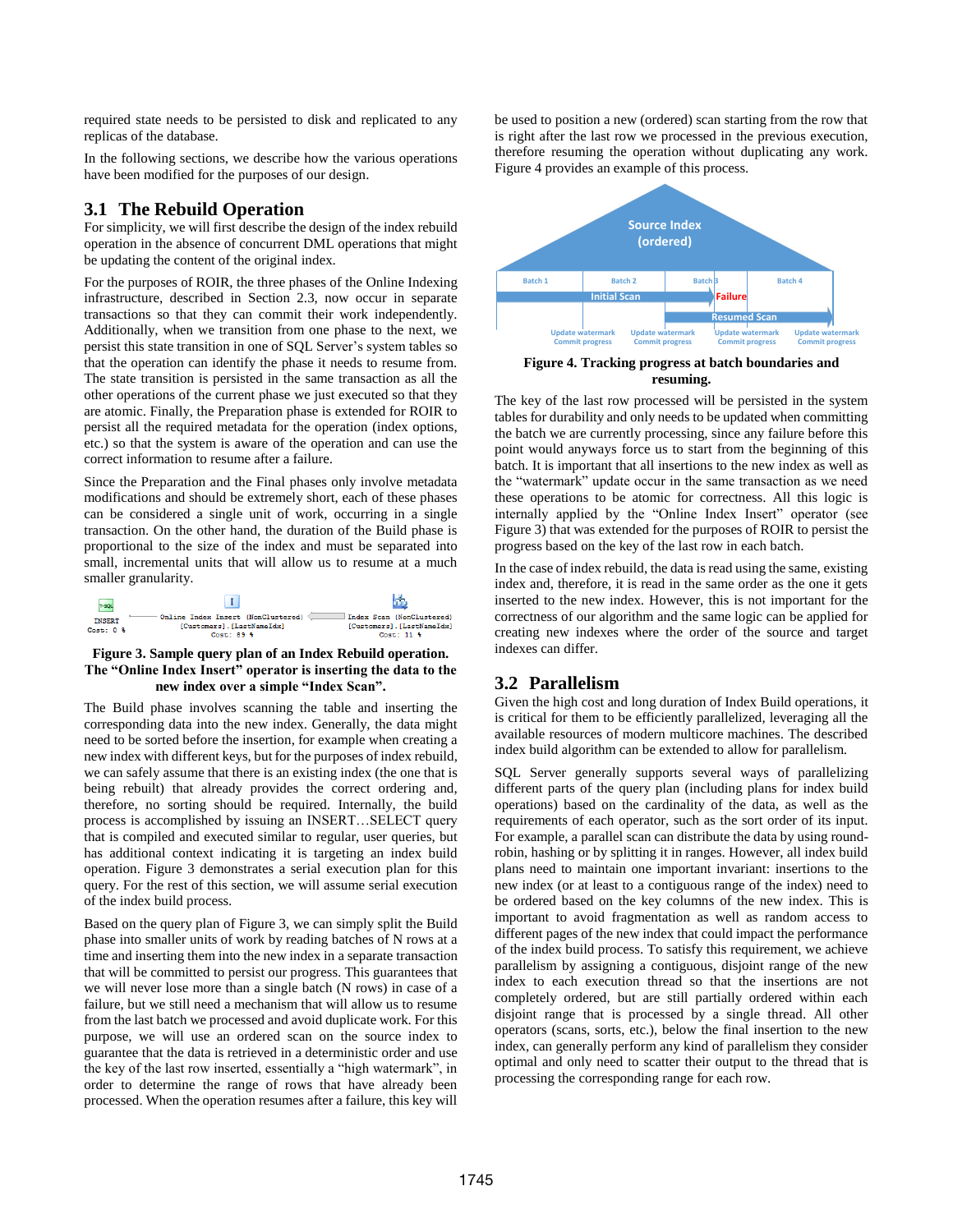For ROIR, we decided to narrow down the space of possible options and enforce a specific type of parallel plan, called "Range partitioning", which is a common choice for large index builds in SQL Server. This type of parallelism assigns a disjoint range of the new index to each thread but the corresponding thread is responsible for both scanning this range of rows from the source index, as well as inserting it to the new index. Essentially, this technique partitions the whole query plan horizontally and each thread processes its assigned range, without requiring any type of synchronization during the whole process. The lack of synchronization is an important reason why we selected this type of parallelism for ROIR:

- Each thread gets assigned a contiguous range of the new index, which is essentially a range of values based on the key columns of this index.
- As each thread scans the data within its range from the source index and inserts the rows to the new index, it tracks the progress it has made by persisting the key of the last row processed as described in Section 3.1. Given that each thread processes a disjoint range of rows, performing its own scan on the source index, the progress can be maintained independently from any other threads.
- The assigned range and the progress of each thread is persisted in a system table so that it can be reloaded at resume time and continue processing the correct range from the point where each thread stopped.



**Figure 5. Range partitioning and tracking progress for each range.** 

Figure 5 provides an example of a parallel rebuild operation, visualizing the data that different threads will process. Specifically for index rebuild, the source index and the new index have the same key columns, and, therefore, both the progress and the range of each thread are defined on the same columns, with the progress falling within the range of this thread. However, this logic can be extended without modifications to cases where the columns might be different, such as when creating a new index.

In order to balance the load across threads and achieve better parallelism, the number of rows in each range must not differ drastically. For this purpose, the Query Optimizer generates (or uses existing) statistics on the column and selects the appropriate ranges based on the data distribution and the number of available threads. In the existing Online Indexing operations, there is 1-1 mapping between the ranges and the available threads in the system. For ROIR, we modified the way ranges are defined in order to allow the user to change the Degree of Parallelism (DOP) when the operation is resumed and enable scenarios where the user can scale up or down the database resources, allowing for improved elasticity that is particularly important in the Cloud. To achieve that, we still leverage statistics to generate evenly sized ranges, but use a larger number of ranges compared to the number of available threads to account for cases where the number of threads might change when the operation is resumed. We then generate a special query plan that allows us to dynamically assign ranges to the available threads.

Figure 6 demonstrates an example of such a plan. The "Constant Scan" contains the identifier of each range starting from 1 to N where N is the number of ranges. A parallel Nested Loop Join feeds the ranges to the main index build plan (Insert over a Scan) so that each thread picks up a specific range. Using the range identifier, the Scan operator will internally load the range boundaries, as well as the progress that was made earlier (if any) and start the scan from the appropriate row within this range. Given that for rebuild operations the source and target index have the same key column, we can easily position to the beginning of the range by simply seeking in the source index. This makes transitioning between ranges very efficient and allows us to use a larger number of ranges without significant cost.

# **3.3 Concurrent DML Operations**

In the previous sections, we discussed how the Index Rebuild operation can be re-designed to be resumable in the absence of any concurrent activity. However, given that this operation needs to be "online", we need to establish how concurrent updates to the index will operate, while guaranteeing the index consistency at the end of the operation.

Since ROIR depends on the existing Online Indexing infrastructure in SQL Server, concurrent user updates will maintain both the original and the new index. This logic is enforced through special query plans that are specifically generated for DML operations that are executed while an index build operation is in progress.

The main difference of ROIR, compared to the existing algorithm, is the fact that the operation can now pause and resume at any time, potentially after a full server restart, and, therefore, we can no longer depend on a consistent snapshot to guarantee consistency (see Section 4 for more details). Because of that, the way concurrent DML activity maintains the new index needs to be modified to account for the fact that the index build process might now see some of these concurrent updates.

Given the complexity of DML query plans, that need to maintain both the old and the new index, and the number of issues SQL Server had to deal with over the years in this area, we decided to avoid any significant changes to the query plans of concurrent DML operations. Instead, we re-designed the underlying algorithm for tracking the state of each row, leaving all DML plans unchanged. Surprisingly, under this new algorithm, the state machine becomes significantly simpler. Our algorithm is described in detail in Section 4.

One important thing to note is that concurrent DML operations need to maintain the new index even when the index build operation is paused. This is required because, when the operation resumes, it will start processing from the point it previously stopped and, therefore, the portion of the index that had already been processed will not be updated. This introduces an extra overhead to all updates, even when the operation is paused. Theoretically, the portion of the index that has not yet been processed does not need to be updated and we could optimize updates that are targeting this portion of the index to avoid the extra overhead. However, this would require synchronization between the index builder and concurrent DML operations regarding the ranges that have already been processed and is particularly complex when we have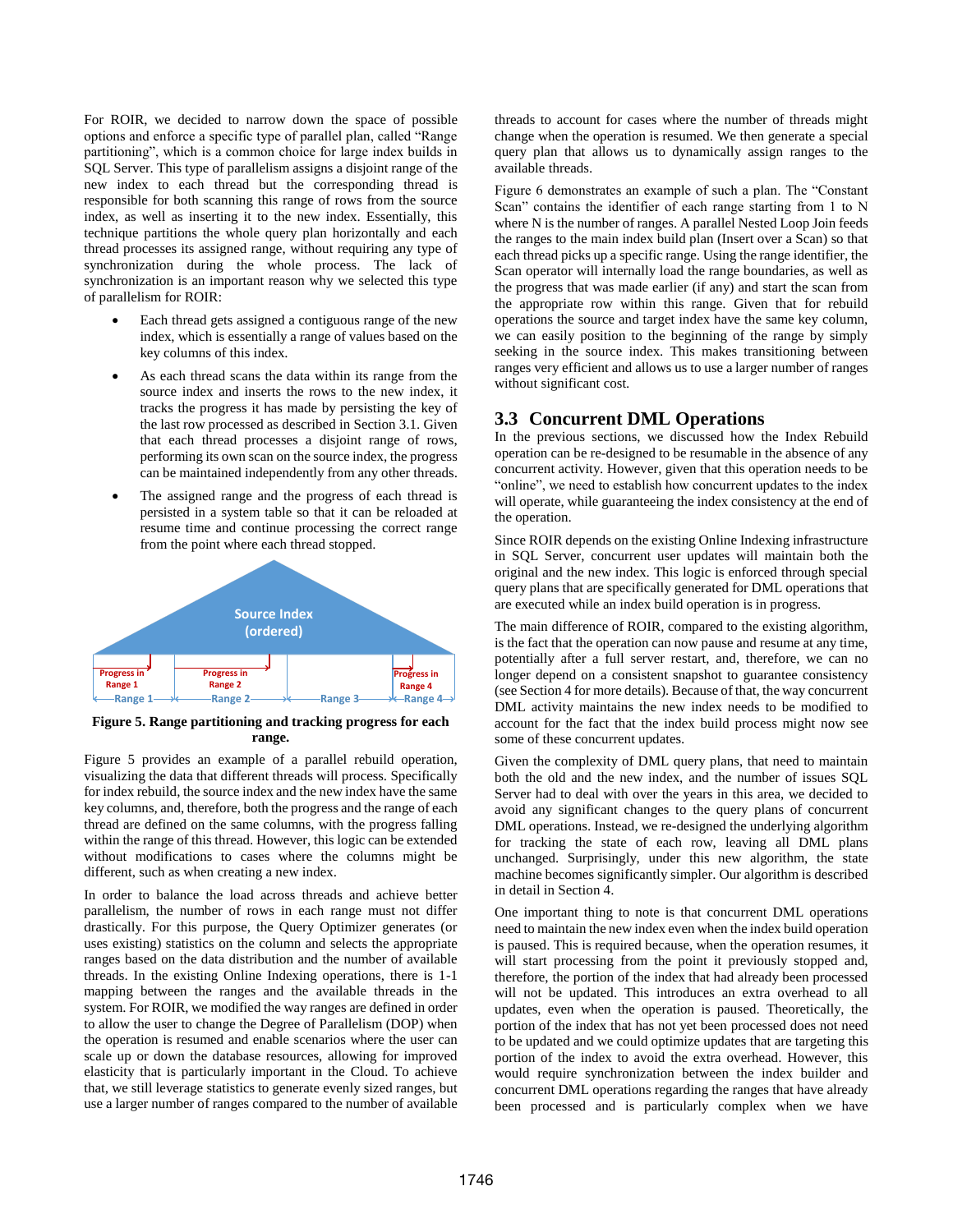

**Figure 6. Parallel plan for ROIR.**

parallelism, where there are multiple, partially built, ranges. Based on our experiments and customer interactions so far, this overhead should be acceptable and we should not need further optimizations.

### **3.4 Other Schema Modifications**

Even though Online Index Build operations allow concurrent updates to the underlying tables, schema modifications, such as adding or altering a column, are not permitted while these operations are executing. Online Index Build currently depends on schema locks, held for the duration of the operation, to prevent such modifications until the operation completes. For ROIR, we continue using schema locks while the operation is executing, but additionally set the table in a special, persistent state that will prevent any schema modifications even when the operation is paused and locks have naturally been released (e.g. after a restart).

### **3.5 Log Management**

Log management is an important aspect of any long running operation. Currently, all Index Build operations are performed in a single transaction that is active for the duration of the operation. This transaction is used to hold all the necessary locks, but also clean up the database state in case of failure. According to ARIES [11], in the event of a failure, the transaction will be rolled back using the database transaction log and, therefore, SQL Server cannot truncate this portion of the log until this transaction is committed or rolled back. Given the duration of these operations, but also the fact that they need to perform data modifications proportional to the size of the index that is being built, the required log space is also proportional to the size of the index. Moreover, since these operations are online, concurrent activity in the database can generate an additional amount of log.

This has been a significant problem for our users that currently need to provision an extraordinary amount of log space compared to what is normally needed for their workload. This is particularly cumbersome in Azure SQL Database, where users don't have direct control of the corresponding log space and can accidentally run into out-of-log situations when building large indexes.

An important design goal for ROIR is to enable rebuilding large indexes using only a small, constant amount of log space. To achieve that, we eliminated the need for a long running transaction by performing all database modifications in short, internal transactions that persist the appropriate state so that the operation can resume accordingly. In case of failure, each of these short transactions is designed to bring the database back to a consistent state that can be handled correctly when the operation attempts to resume. Any locks that need to be held for the duration of the operation are now held by a read-only transaction that does not block log truncation. With that, the transaction log can get naturally truncated as the short, internal transactions commit and, therefore, the operation can complete using only a small amount of log space.

## **3.6 Statistics**

As part of the Index Build process, SQL Server builds statistics for the key columns of the index. Since the Index Build process already accesses all rows of the index, it can build full statistics (meaning that they were built using a full scan of the data), at very low cost. Generating statistics involves building a histogram and computing cardinalities and is currently performed completely in memory, persisting the result of the process to metadata at the end of the operation.

This works perfectly for the existing Index Build operations where the in-memory state is preserved for the duration of the operation, but would be problematic for ROIR where the operation must resume after any failure, including a full server restart. To address that we would need to make the process of building statistics resumable. This is not an insurmountable problem. Instead of aggregating statistics for the whole index at once, we would build partial statistics for batches of N rows, persist them to disk and eventually merge them to generate the final statistics. SQL Server already supports merging statistics without significant loss of quality, currently used for merging per-partition statistics for partitioned tables.

However, in practice, users generally avoid creating full statistics for large tables in all cases other than index builds where this happens automatically. Additionally, as tables get updated, SQL Server will automatically update the corresponding statistics in the background using sampling, even for statistics that were originally built using a full scan. Therefore, most query plans on large tables already depend on sampled statistics and their performance is generally acceptable. Based on that, for ROIR, we decided not to generate full statistics, but create sampled statistics, that should be built quickly even for large tables, at the end of the operation. This has been an acceptable compromise for all our users so far, but is an area we are considering to improve in the future.

# **3.7 The cost of "checkpointing"**

To provide resumability even in catastrophic scenarios (e.g. loss of power), the state we maintain in order to resume the operation must be persisted to disk and replicated to database replicas. Given that the cost of this process is not trivial, there is a trade-off between the "Resumability SLA", i.e. how much progress is lost in the event of a failure, and the overhead that this "checkpointing" will incur to the operation. For ROIR, we measured the overhead of checkpointing at different frequencies (batch size) and decided to persist progress every 100K rows that the Index Builder processes. This should allow us to avoid increasing the cost of the operation while providing an acceptable Resumability SLA  $\lt$  1 minute of progress would be lost in most cases). Section 5 presents some experimental results regarding the performance of the index build operation for different batch sizes.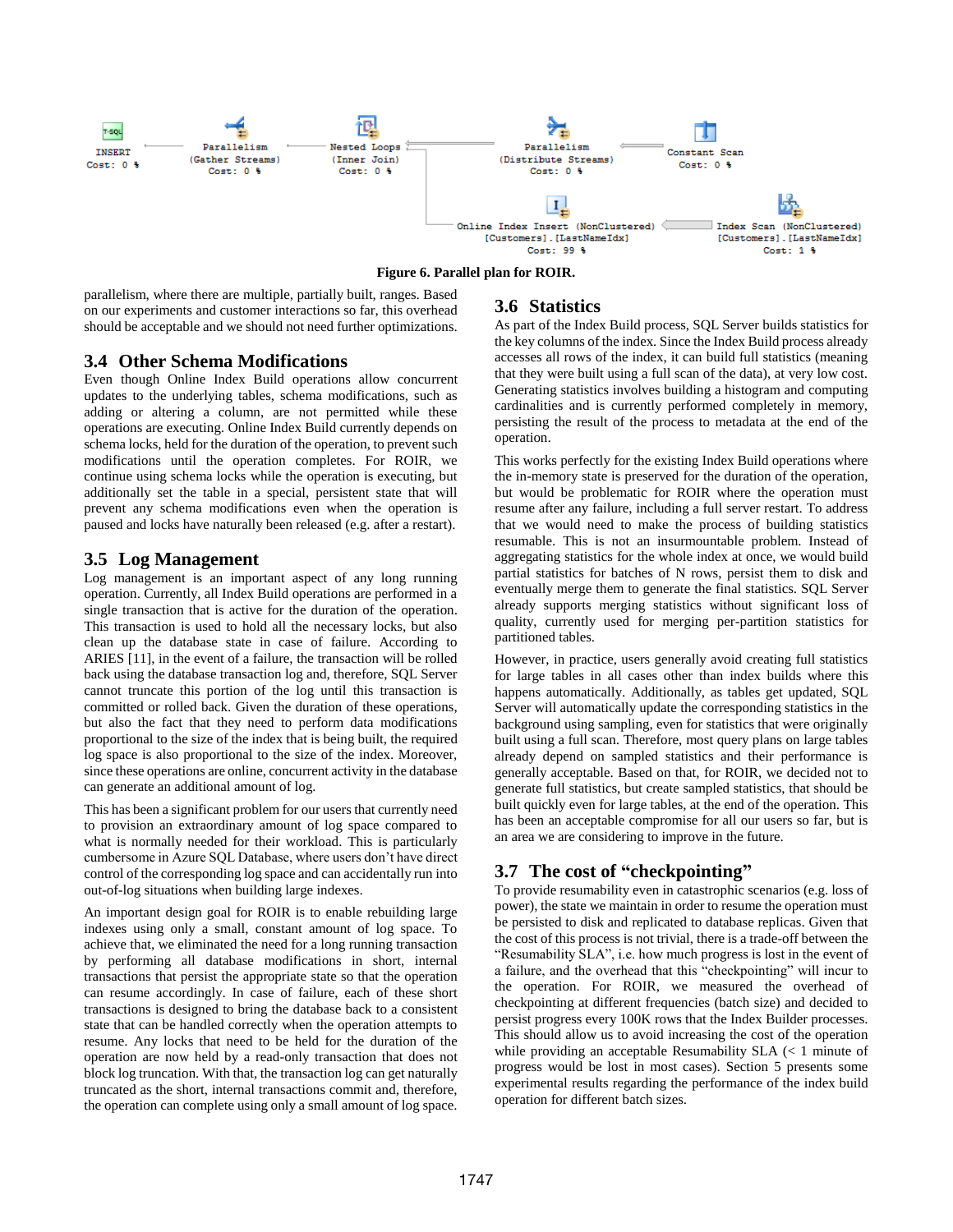### **3.8 No Side-File vs. Side-File**

As described in Section 2, SQL Server's Online Indexing operations use an algorithm similar to the No Side-File (NSF) algorithm where DML operations have to maintain both the source and the new index. There are several tradeoffs between the NSF and Side-File (SF) approaches, some of which are presented in [10], but NSF was considered the right solution mainly because it guarantees that the Index Build operation will eventually complete with minimal down time, regardless of the number of concurrent updates that occur to the table. This is achieved by forcing all updates to maintain both the existing and the new indexes, so that the Index Builder doesn't have to process any updates at the end of the operation, but it comes at a cost, both in terms of complexity, as well as performance of DML operations.

When designing ROIR, we reconsidered this choice in the context of the new scenarios that we want to support. SF is attractive because it reduces the performance overhead of concurrent DML operations, that would only need to append the update to a side file, instead of having to update an additional index. This is particularly important when the operation is paused, since we want to prioritize the normal user activity and minimize any overhead. On the other hand, if the operation stays paused for a long time, the delta that would be accumulated from concurrent updates could become significant, even comparable to the size of the index. In this case, resuming the operation could take significantly longer and the whole purpose of resumability becomes void. Additionally, the complexity of NSF is no longer a concern. As described in Section 3.3, all this logic has been built and stabilized for many years in SQL Server.

Based on these arguments, we decided that NSF is still the right design choice for ROIR.

### **4. CORE INDEXING ALGORITHM**

As described in Section 2.4, the existing Online Indexing algorithm depends on a snapshot scan of the input data to guarantee the consistency of the new index in the presence of concurrent DML operations. SQL Server implements snapshot scans using row-level versioning. When versioning is enabled, all updates generate a new version for each updated row and move the older version into TempDB (SQL Server's temporary storage), creating a link between the two versions. Scans can traverse the version chain of each row and retrieve the correct version based on their snapshot timestamp, as well as the commit timestamp of the transaction that generated each version, following the Snapshot Isolation [1] semantics. Since TempDB is refreshed when the server restarts, all row versions disappear and, therefore, it is not possible to have a consistent snapshot that spans server restarts.

This is problematic in the case of ROIR since we must resume the operations after any potential failure, including random server restarts, in which case all transient state would be lost. Without a snapshot, the Index Builder might:

- Read rows that were inserted by DML operations after the index build operation started.
- Miss rows that were deleted by DML operations after the index build operation started.

To address these scenarios, we have to modify the core indexing algorithm to allow correctly tracking the state of each row without depending on a consistent snapshot of the input data.

### **4.1 The ROIR Algorithm**

The main idea behind the proposed algorithm is that the state for each row (whether the row was deleted or inserted) is maintained in a persistent fashion for the lifetime of this row. This allows the Index Builder to identify whether each row was previously inserted or deleted by a concurrent DML operation and take the right action based on that. The logic of our new algorithm is the following:

- Any deletion in the new index will insert a "delete antimatter" row for this key. This needs to happen regardless of whether the row was already present in the index, in which case it will simply be updated with the appropriate state, or whether it was not found, in which case we will insert a new row and mark it accordingly. This is different compared to the original Online Indexing algorithm, where "delete anti-matters" were only inserted when the row was not found in the new index.
- Any insertion (by DML operations or the Index Builder) to the new index will insert a normal row, without any special state. If a "delete anti-matter" row already exists in the new index, this row will be overwritten by the inserted regular row that contains the updated content.

This allows us to store the state of each row in a persistent manner that does not depend on whether the Index Builder has already read or copied the row and, therefore, is not impacted by the lack of a snapshot scan.

Since all DML operations are updating both the source and the new indexes, any rows that can be found in the target index are guaranteed to be up to date. As the Index Builder is copying rows from the source to the new index, it can check if the row exists and what its state is and apply the following logic:

- If the row was deleted by a concurrent DML operation, the Index Builder will find a "delete anti-matter" and the row can be removed completely.
- If the row was inserted by a concurrent DML operation, the index builder will find a regular row and can safely ignore it since the version that has been inserted by the DML operation is guaranteed to be the newest version of the row.

Figure 7 demonstrates the state machine for our algorithm.



**Figure 7. The modified row state machine for ROIR.**

For the purposes of our algorithm, we still assume that the Index Builder only reads committed data. This can be achieved either through locking or by using a snapshot scan. In our system, we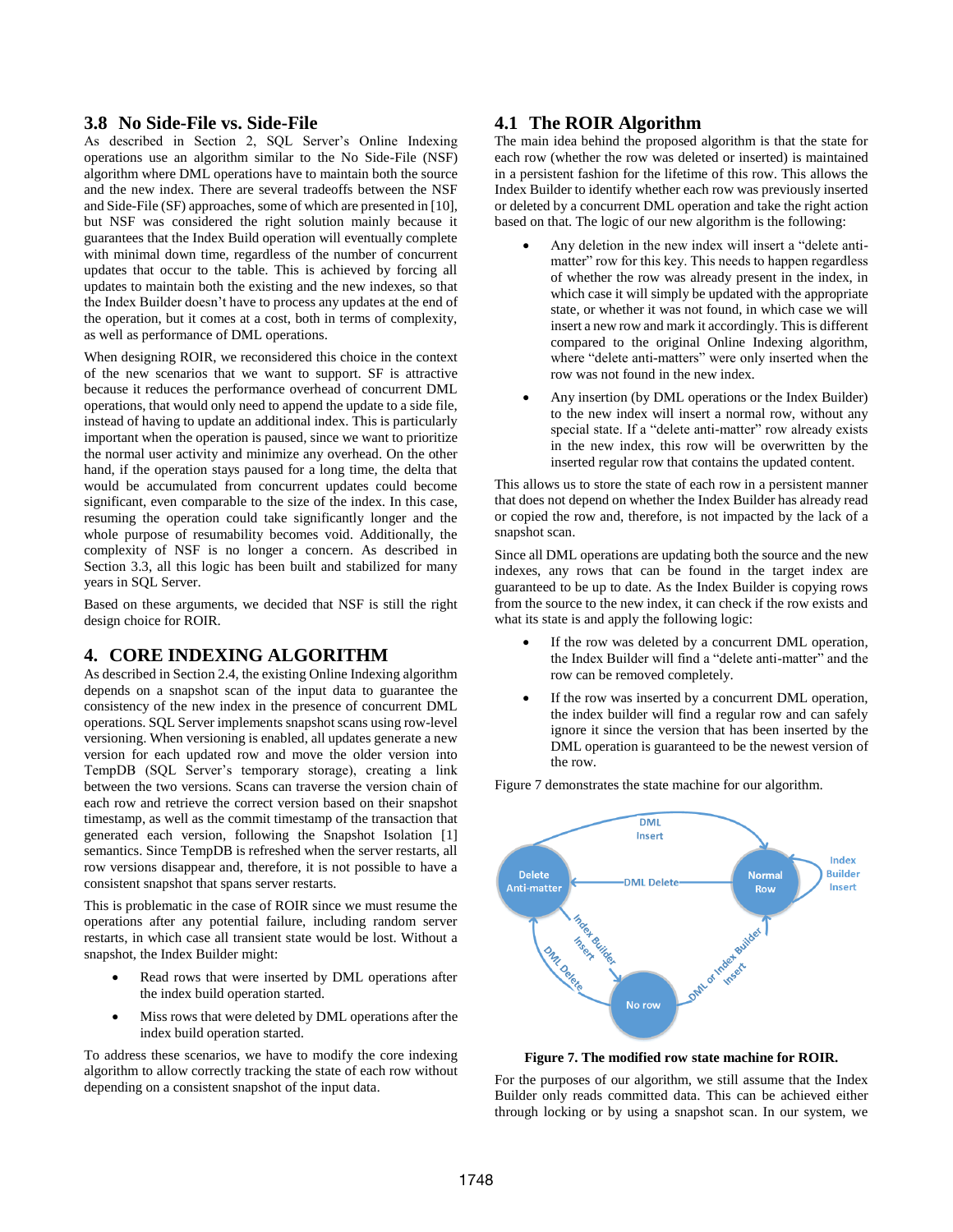decided to use a snapshot scan for improved concurrency. However, our algorithm does not depend on a consistent snapshot for the duration of the operation. The snapshot is only used for reading committed data and we can always re-establish a new snapshot if the server restarts and the operation is resumed. It is also important to note that, similar to the existing Online Index operation, row locks are used to synchronize DML operations and the Index Builder when accessing and updating the new index.

The updated algorithm eliminated the "insert anti-matter" state and, therefore, is simpler than the original Online Index Build algorithm described in Section 2.4. As described in this section, the "insert anti-matter" state was mainly introduced to support unique index creation, where the uniqueness of the index needs to be validated by the Index Builder. To achieve this, however, the original algorithm also depended on having a consistent snapshot to guarantee that any concurrent updates will not be visible to the Index Builder. Given that this capability is not available for ROIR, this state is no longer useful and can be eliminated for simplicity. In order to support unique index creation in the future, we are planning to use an additional data structure that will allow us to validate the uniqueness of the new index that is being built.

Another important difference is that the updated algorithm fails to maintain the invariant that at the end of the indexing operation, all "delete anti-matter" rows are guaranteed to be removed. This invariant is impossible to maintain without a consistent snapshot since the Index Builder can now miss rows that were deleted by concurrent DML operations after the index operation started and, therefore, these rows will stay in the new index forever. Based on that, at the end of the operation, the new index might contain several "delete anti-matter" rows that need to be invisible to new scans on the table since they logically represent deleted rows. To achieve that, but also make sure that these rows are eventually removed from the index to free up the corresponding space, we mark all "delete anti-matter" rows as "ghosts". The infrastructure around ghost rows already exists in SQL Server to support row locking and snapshot isolation and is extended here for our purposes. By marking these rows as ghosts, we ensure that they are visible for the duration of the index build process, where they are meaningful, but are no longer visible to any scans after the index build operation completes. Additionally, these rows will be eventually deleted by a background process, known as "Ghost cleanup" that is identifying and removing such rows from the database. Given that "delete anti-matters" are critical for the correctness of our algorithm, the Ghost Cleanup process needs to be blocked for the new index while the index build operation is running. This guarantees that we will not accidentally remove any "delete anti-matters" until the operation completes.

### **4.2 Correctness**

Let Isource be the source index of the index build operation and Inew the new index. Each row can be uniquely identified by its keys Ksource and Knew in the source and the new index respectively. For the purposes of Index Rebuild, both indexes have the same key columns and ordering  $(K_{source} = K_{new} = K$  for all rows), but the correctness of our algorithm does not depend on this property.

To prove the correctness of our algorithm, we need to guarantee that, at the end of the index build operation, the new index is consistent with the source index maintainining the following invariants:

- Every row with key  $K_i$  in  $I_{source}$  exists exactly once in  $I_{new}$ .
- Every row with key  $K_i$  in  $I_{new}$ , except "delete-antimatter" rows that are logically deleted, exists in Isource.
- The payload (non-key columns) of all rows that are common between the two indexes is identical.

#### *4.2.1 Index Builder*

The Index Builder scans all rows in Isource and copies only committed versions to Inew, either by locking them or using a snapshot scan (our implementation uses the latter). Also, since the Index Builder uses a scan, it is guaranteed to visit every row in Isource but also not process any row twice, therefore maintaining all invariants described above. Even in the event of a failure, since the operation is transactional, the consistency of the index is guaranteed, and the last batch of processed rows will be rolled back. When the operation is resumed, the scan will reposition right after the row that was last processed, based on the algorithm of Section 3, so all invariants are still maintained.

#### *4.2.2 DML operations*

DML operations can be separated into two main categories:

- The DML operation is updating a row that has already been processed by the Index Builder (meaning that it has been successfully inserted into Inew).
- The DML operation is updating a row that has not yet been processed by the Index Builder.

In the first case, since the Index Builder has already processed the updated row, any modifications are not visible to the Index Builder and, therefore, the index build operation is not affected. Since the Index Builder has already inserted all rows from Isource and DML operations will update both Isource and Inew, we are guaranteed that this portion of the index will always be consistent between Isource and Inew. Deletes might have introduced additional "delete antimatters" in I<sub>new</sub>, but these can be safely ignored.

In the second case, the Index Builder has not yet processed this portion of the index and, since we are no longer using a consistent snapshot, it might see some of these updates. If the DML operation is inserting a row, according to our algorithm, the row will be transactionally inserted to both Isource and Inew. If the Index Builder reads this row from Isource, it should also be able to locate the same row in Inew and can simply ignore the row. Since the row has been inserted there by a DML operation, it is guaranteed to contain the most updated values, consistent with the source index. If the DML operation is deleting a row, it will also transactionally update both Isource and Inew, inserting a "delete anti-matter" to Inew. If the Index Builder scans the row after the deletion, the row will simply not be part of the scan. The "delete anti-matter" will stay in I<sub>new</sub> until the end of the operation, but this does not violate our invariants. If, on the other hand, the Index Builder had read the row before it was deleted, it will attempt to insert the row to Inew and identify that a "delete anti-matter" already exists there. In this case, the Index Builder can remove the "delete anti-matter" and proceed to the next row.

As we can see in all cases, the Index Builder should copy all initial rows from Isource to Inew, while DML operations are updating the corresponding rows in both indexes, therefore maintaining all the required invariants.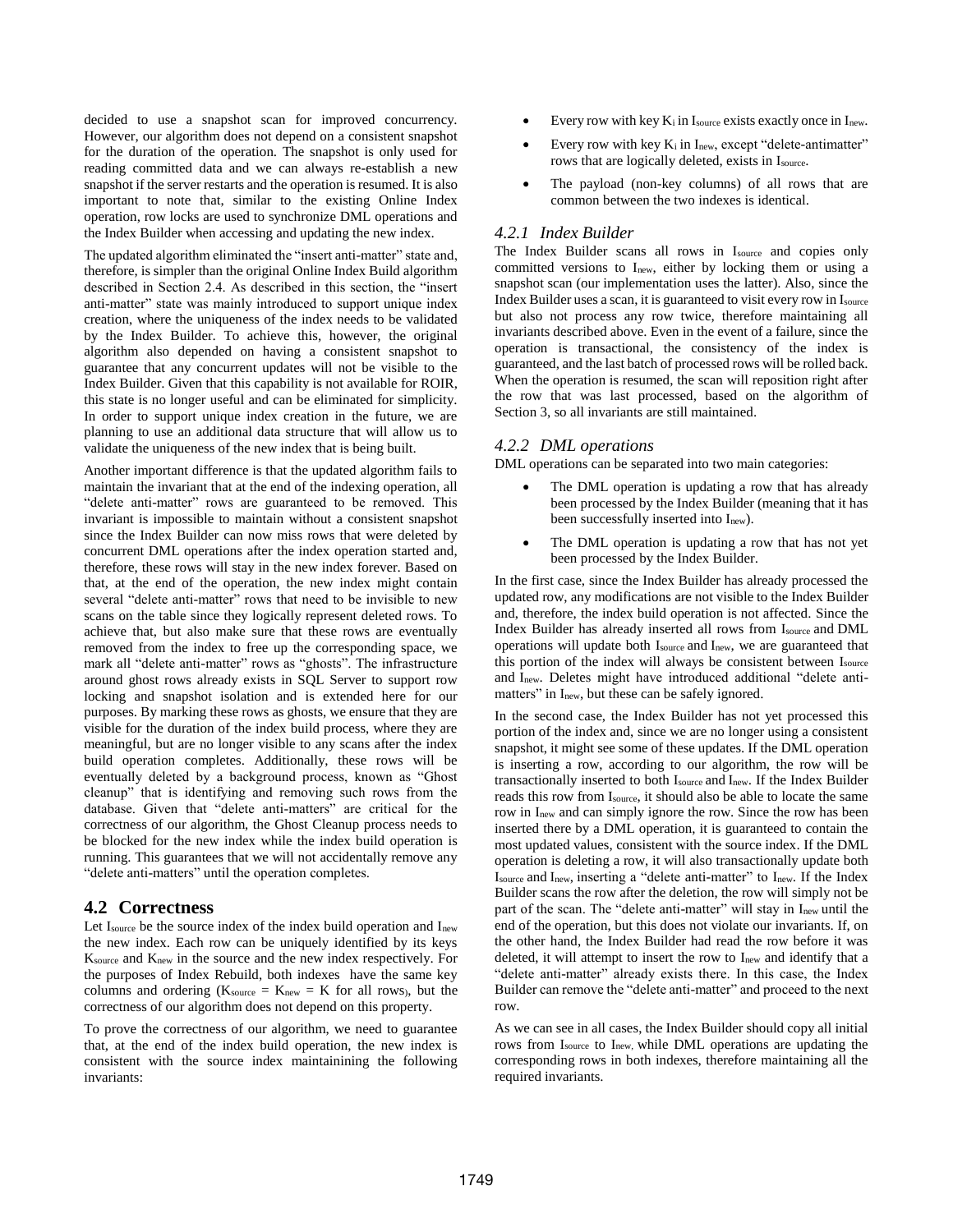### **4.3 TLA+ Verification**

In order to verify the correctness of the proposed algorithm, we modeled our algorithm and state machine using the TLA+ formal specification language [6] and verified that it maintains the expected invariants by using the corresponding TLA+ toolkit [17].

The TLA+ model for our state machine can be found at: [https://github.com/panant/Resumable\\_Online\\_Index\\_Rebuild](https://github.com/panant/Resumable_Online_Index_Rebuild)

Our model contains the following state transitions:

- The Index Builder (sequentially) reads a row from the source index.
- The Index Builder inserts a row it previously read into the new index, ignoring it if it finds an existing row (since this would have come from a DML operation and is guaranteed to be updated).
- A DML operation inserts a random row by updating both the source and the new index, potentially overwriting a "delete anti-matter" in the new index. The "randomness" of the row is important in order to simulate inserts that occur both in the portion of the index that has already been processed by the Index Builder, as well as the rest of the index.
- A DML operation deletes a random row by updating both the source and the new index, inserting a "delete antimatter" to the new index.

Each state transition needs to be atomic and our system guarantees that through row locking on the new index. Given that the Index Builder doesn't hold any locks to guarantee the atomicity of reading and inserting a row, these two operations had to be modeled separately.

Finally, the model verifies the following invariant:

At the end of the Index Build operation, which is defined as the state where the Index Builder has processed all rows of the source index and inserted them to the new index, the content of the new index (key and payload of each row) should be identical to the content of the source index, except for "delete anti-matter" rows that are simply representing deleted rows and can be ignored.

This invariant essentially encapsulates the invariants described in Section 4.2 and verifies the index consistency at the end of the index build operation.

It is interesting to note that an earlier version of our algorithm contained an incorrect state transition where the deletion of a row that already exists in the new index would simply delete the row instead of introducing a "delete anti-matter". This would eventually cause the Index Builder to re-insert a deleted row and corrupt the index. Our team was able to identify this issue, but it required several iterations and significant amount of time. On the other hand, TLA+ was able to identify that our invariant gets violated within five seconds and provide a simple series of events that would result in this inconsistency, thereby proving that it is a powerful tool for verifying concurrent and distributed algorithms.

### **5. EXPERIMENTAL RESULTS**

This section presents experimental results regarding the performance of ROIR, as well as the latency and the throughput of concurrent DML workloads, executed while an index is being built. All our experiments are run on a workstation with 2 sockets, 24 cores (Intel® Xeon® Processor E5-2673 v3, 2.40GHz) and 192GB

of RAM. External storage consisted of two 480GB Samsung SSDs for data and log respectively.

# **5.1 Index Build**

Since ROIR follows the same process of building the new index as the existing Online Index Rebuild, we expect the performance of the two operations to be the same. However, there are two important differences that can affect the performance of the resumable operation:

Firstly, ROIR periodically checkpoints the progress of the index build by persisting the key of the last row processed to a system table. This introduces a constant overhead for every batch that we process. Therefore, the batch size must be carefully selected to achieve the right balance between performance and resumability.

| <b>Operation/Configuration</b>          | <b>Duration</b> (sec) |  |  |
|-----------------------------------------|-----------------------|--|--|
| Resumable with batch size $= 100K$ rows | 132                   |  |  |
| Resumable with batch size $= 10K$ rows  | 476                   |  |  |
| Resumable with batch size $= 1K$ rows   | 4802                  |  |  |
| Resumable with batch size $= 100$ rows  | 8642                  |  |  |
| Non-resumable                           | 140                   |  |  |

**Table 1. Performance of ROIR based on the batch size**

Table 1 presents the time required to rebuild a non-clustered index of 1 billion rows (~32GB) using ROIR with different batch sizes, as well as the duration of the traditional Online Index Rebuild operation for the same table. A small batch size can significantly impact the performance of the operation since the overhead of updating the system tables and committing the corresponding transactions becomes very high compared to the overall cost of the operation. Based on our experiments, we decided that a batch size of 100K rows is the right balance between performance and resumability, achieving equivalent performance to the traditional Online Index Rebuild operation.

Additionally, as described in Section 3.2, the parallel execution plan of the Index Build has been modified to split the index into a larger number of ranges and allow threads to dynamically pick up new ranges as they complete their previous work. This process introduces a small additional cost, since each thread needs to reposition to the new range, but more importantly can increase contention amongst the Index Build threads building consecutive ranges and updating common pages of the new index. This contention also exists for the traditional Online Index Build, but disappears as soon as pages get split and the threads are no longer modifying the same region of the index. Due to the large number of ranges for ROIR, threads will frequently move to a new, not yet populated, range and, therefore, continue to collide with their neighbors. This problem was noticeable in the original implementation of our feature, impacting its scalability.

To address that, we reversed the order in which ranges get assigned to threads from ascending to descending. For example, in Figure 5, Range 4 will be processed first, Range 3 second, etc., while each thread processes the rows within its range in ascending order. Hence, whenever a thread starts processing a new range (for example Range 3), it will attempt to insert the first row of the range and this will have lower key than any row belonging to the previous range (Range 4). Since each range is filled in ascending order, there is very high probability that the thread that was processing the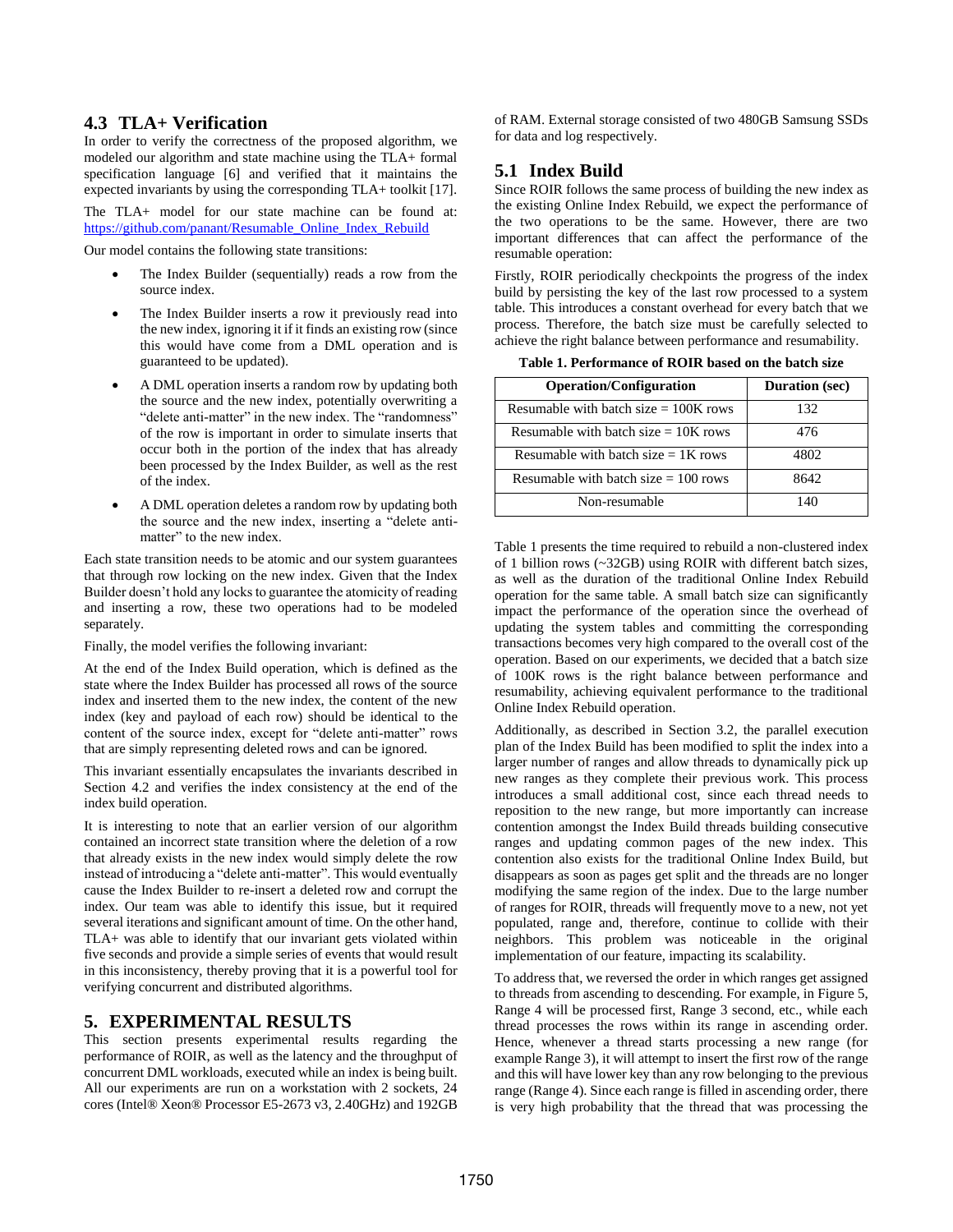previous range (Range 4) has moved out of the first page that contains the range for these keys. Additionally, we modified the Index Build operator to commit the first batch of each range immediately after the first page is split in order to release any locks on the first page as soon as possible. With these optimizations, we were able to minimize contention between threads that are processing contiguous ranges of the index.



**Figure 8. Scalability of ROIR.**

Figure 8 demonstrates the scalability of the ROIR compared to the traditional, non-resumable operation. ROIR exhibits excellent scalability, similar to the non-resumable operation, but it is also interesting that ROIR is 10-15% faster than the traditional operation. Based on profiling of the SQL Server process, this difference is caused by the fact that the traditional operation also collects full statistics for the table, as described in Section 3.6, and, therefore, requires additional processing per row, whereas ROIR will only build sampled statistics at the end of the operation.

Finally, it is important to call out that ROIR only used a small, constant amount of log space (<1GB) to rebuild this large index, in contrast to the traditional non-resumable operation that required space proportional to the size of the index (>30GB). This is a significant improvement since provisioning the appropriate log space for index management operations has been a constant problem for our users.

### **5.2 DML Performance**

As described in the previous sections, DML operations executed while an index build is running (or when paused) need to update both the source and the new index. Based on that, we need to evaluate the performance for different types of DML operations in the presence of an index build. To avoid the DDL and DML operations competing for resources on the system, we will pause the Index Build operation to allow DML operations to run uninterrupted. Since the traditional Online Index Rebuild operation cannot be paused, we introduce an internal "knob" that will allow the rebuild operation to suspend and not consume resources.

#### *5.2.1 DML Latency*

In this section, we evaluate the latency of each type of DML operation in the presence of an Online Index Rebuild. For this purpose, we used a set of micro-benchmarks to insert, update or delete a single row in an existing, large table with variable number of indexes. Figure 9 presents our experimental results for each scenario. As we can see, the latency of DML operations is roughly the same between the resumable and the regular index rebuild which is expected since they perform the same index maintenance.

Moreover, the latency in both cases is roughly equivalent to having an additional index on the table, since DML operations also need to maintain the new index that is being rebuilt.

It is important to note that the results presented in Figure 9 only include the cost of each DML operation, excluding the cost of starting and committing the corresponding transaction. Our experiments indicated that, if each DML operation is performed in an independent transaction, the overall cost of the operation is increased by 0.35ms, since the transaction log needs to be flushed to the disk when the transaction commits. In this scenario, the cost of the transaction dominates the cost of the actual operation and, therefore, the overhead introduced by the index rebuild becomes relatively small (<10%).

#### *5.2.2 Throughput*

Having analyzed the impact of the index build on individual DML operations, we also need to evaluate how it affects the overall throughput of the system. This is particularly important for ROIR since we want to enable users to run their regular workloads while the index build operation is paused.

Since SELECT queries are unaffected by the index build operation (the new index is invisible to them), read-mostly workloads should not be impacted by the index build. On the other hand, all updates need to maintain the new index and, therefore, introduce an additional overhead that can affect the throughput of the system for update-heavy workloads. Based on that, we decided to use a TPC-C workload, that is extremely update-intensive and has a simple schema with only one or two indexes per table, to measure the throughput of the system in the worst case. Additionally, we performed the same experiments with a TPC-E workload which should represent a more common ratio between reads and writes. Since each of these workloads is updating different tables at different frequencies, we measured the throughput as it relates to the index that is being rebuilt.

Table 2 demonstrates the throughput degradation introduced by the index build operation for each workload. We measured the performance when rebuilding different indexes in the schema and calculated the average and the worst-case degradation. For TPC-C, the worst-case scenario is representing the case where the clustered index of the "Stock" table is being rebuilt. The Stock table is updated multiple times (one per "line-item") for each "order" that the workload processes and, therefore, has a higher impact on the overall performance. Similarly, for TPC-E, the worst-case is representing the scenario where the clustered index of the "Trade" table, which is one of the most frequently updated tables in TPC-E, is being rebuilt.

**Table 2. Throughput degradation for TPC-C and TPC-E relative to the index being rebuilt**

| Workload | Average case | Worst case |
|----------|--------------|------------|
| TPC-C    | 5.4%         | 32%        |
| TPC-E    | 4%           | 3%         |

Based on these experiments, we consider the performance degradation introduced by the index build to be acceptable for most cases and, therefore, users can continue executing their regular workload while the operation is paused. However, in the cases where the in-build index is heavily updated, the overhead of maintaining the new index can significantly impact the throughput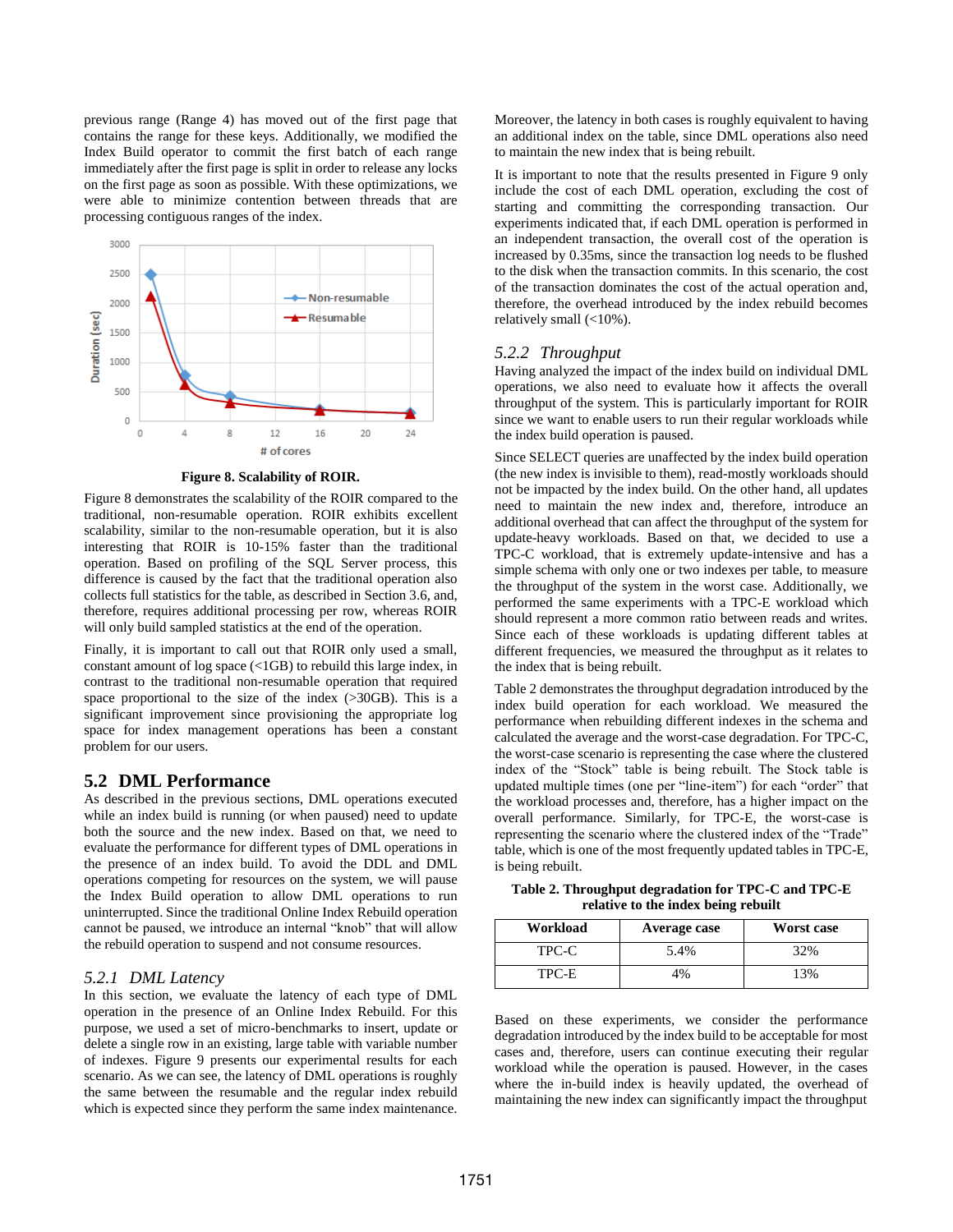

**Figure 9. Latency of single row insert/update/delete operations while an index operation is running.**

of the system. In these scenarios, users can still leverage the resumable operation in order to be able to resume after a failure, but should avoid leaving these operations paused for extended periods of time, since it can impact the throughput of their system.

### **6. WORK IN PROGRESS**

Due to the SQL Server release timeline, we had to limit the scope of this feature and only support Index Rebuild operations for rowstore indexes, which are generally the most frequent operations and are causing issues for our users on a regular basis. Even though this is an important first step, there are many other index and schema management operations that are also suffering from the issues described in this paper. We are currently working on extending our algorithms to support resumability for more operations in the future releases of SQL Server.

Our immediate goal is to introduce support for resumable index creation. Index creation follows a similar process as index rebuild with the difference that the data needs to be sorted before being inserted to the new index. Sorting is important when building an index in order to reduce fragmentation and avoid random page access which can significantly impact the performance of the index build. Our plan is to reuse the infrastructure introduced by ROIR and additionally introduce a resumable SORT operator as part of the index build query plan that will allow the sorting process to resume after a failure.

Moreover, we are planning to extend the support for resumable operations to Columnstore indexes. Even though the fundamental logic remains the same and the Columnstore technology allows us to maintain the state of each row (as described in Section 4) in the additional "Delta Store" structures [7], we need to modify the way we track progress and resume the operation, since Columnstore indexes are not sorted based on the index key.

Finally, we are considering introducing resumability for a wider range of schema management operations, such as Online Alter Column. These operations are currently based on the Online Index Build infrastructure of SQL Server and, therefore, can leverage the ROIR technology.

### **7. RELATED WORK**

Index management has been an active area of research. In the early 1990s, Mohan and Narang [10], as well as Srinivasan and Carey [15], published different algorithms that allow updates to be performed on a table while an index is being built, a technology that is generally known as Online Index Build. Mohan and Narang additionally describe the possibility of checkpointing the progress of the Index Builder in order to resume after failure, which is essentially the basis of the work presented in our paper.

A decade later, Graefe [2, 3] presented a mechanism for supporting incremental sorting and index builds using "Partitioned B-Trees" that allow building parts of the index independently and using them for query processing even before the overall index has been created. In 2011, Graefe et al. [4] published a paper describing the complexity of implementing "pause" and "resume" functionality for index build operations in a commercial DBMS and presented a high level design to support that. Our paper addresses those complexities and requirements.

Several commercial DBMSs currently support Online Index Build operations, while some of them also allow the operation to be resumed when specific failures occur. Oracle Database [13] supports building indexes online and allows users to resume the operation if there is a space allocation issue, but does not allow users to manually pause the operation or resume it after any other type of failure. IBM DB2 [5] and MySQL [12] also support Online operations, but don't provide resumability. Finally, Sybase [14, 16] allows for Online Index Rebuild, as well as resumable index reorganization, but it doesn't support rebuilding the index from scratch in a resumable fashion which also prohibits resumable index creation.

SQL Server is the first commercial DBMS that supports resuming index rebuild operations after any type of failure, including server restarts. Additionally, it is the first to allow users to pause and resume these operations at any time in order to free up system resources. The proposed design allows building a completely new index in a resumable fashion and therefore can be extended to support new index creation in the future.

### **8. ACKNOWLEDGEMENTS**

We would like to thank all members of the ROIR team for their contributions to the project. Without their commitment and hard work, the technology described in this paper would not have been possible. Additionally, we would like to thank our leadership team for sponsoring the project and continuing to invest in our work in this area.

### **9. REFERENCES**

- [1] Berenson, H., Bernstein, P., Gray, J., Melton, J., O'Neil, E., and O'Neil, P. A Critique of ANSI SQL Isolation Levels. *SIGMOD*, 1995. Pages 1-10.
- [2] Graefe G. Sorting And Indexing With Partitioned B-Trees. *CIDR,* 2003.
- [3] Graefe G. Implementing sorting in database systems. *ACM Computing Surveys (CSUR)*, Vol. 38, No. 3, September 2006.